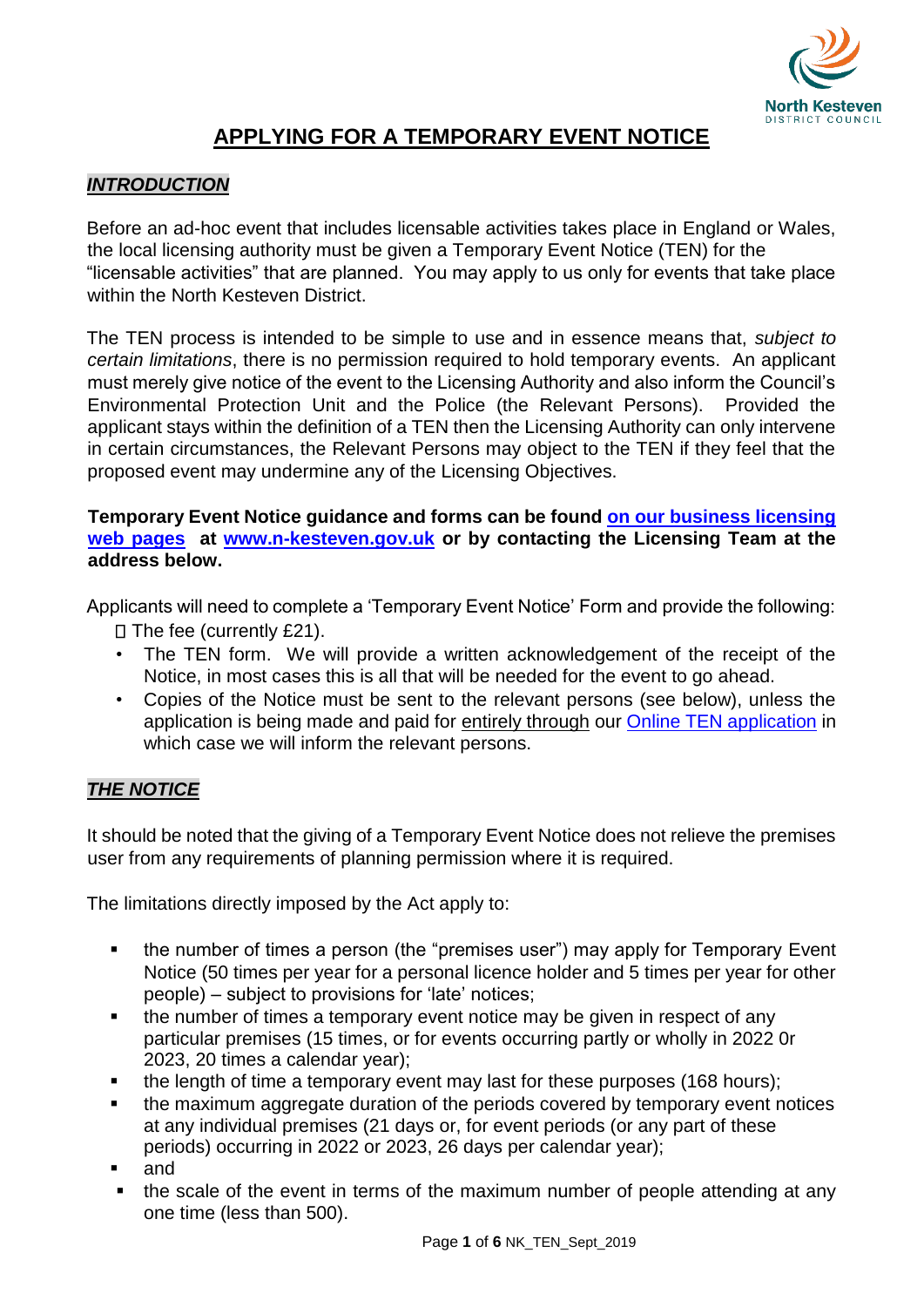Please note that a notice will be deemed to be from the same premises user if it is made by an associate, namely:

- $\blacksquare$  the spouse of that person;
- a child, parent, grandchild, grandparent, brother or sister of that person or their spouse; or
- an agent or employee of that person or their spouse;

A person living with another person as his or her husband or wife is treated for these purposes as his or her spouse.

A Temporary Event Notice will contain the following information:

- the licensable activities to take place during the event;
- the period (not exceeding 168 hours) during which it is proposed to use the premises for licensable activities;
- the times during the event period that the premises user proposes that the licensable activities shall take place;
- the maximum number of persons (being less than 500) which it is proposed should, during those times, be allowed on the premises at the same time;
- where the licensable activities include the supply of alcohol, whether the supplies are proposed to be for consumption on the premises or off the premises or both; and
- **any other matters prescribed by the Secretary of State.**

On each occasion at least 10 clear working days notice must be given, but there is nothing to prevent simultaneous notification of multiple events at a single time so long as the first event is at least ten days away. **N.B We cannot count the day we receive the Notice, or the day of the event.** 

Temporary Event organisers are encouraged to submit their notifications to the Licensing Authority and Relevant Persons as soon as is reasonably practical in order for them to consider whether or not there are any concerns and where there are concerns, to enable all parties to take the necessary steps to resolve them.

The TEN form contains it's own guidance notes which refer applicants to relevant sections of the form. These notes should not be detached as they provide useful advice and tips for completing the form.

## **Late TEN's**

There is a limited provision for us to accept a 'late' TEN - these may be given to us no later than 5 clear working days before the event and no earlier than 9 clear working days. Personal licence holders can give up to 10 'late' Notices a year, non personal licence holders can give up to 2, but once these limits are reached then any entitlements to apply for any type of TEN cease for the rest of that year.

The Licensing Authority recommends that at least 20 working days and no more than 40 working days notification be given. The Licensing Authority will provide a written acknowledgement of receipt of the TEN. Once the notice has been acknowledged the premises user then has authorisation to stage the temporary event (unless the police or environmental health team have served an objection notice – see below).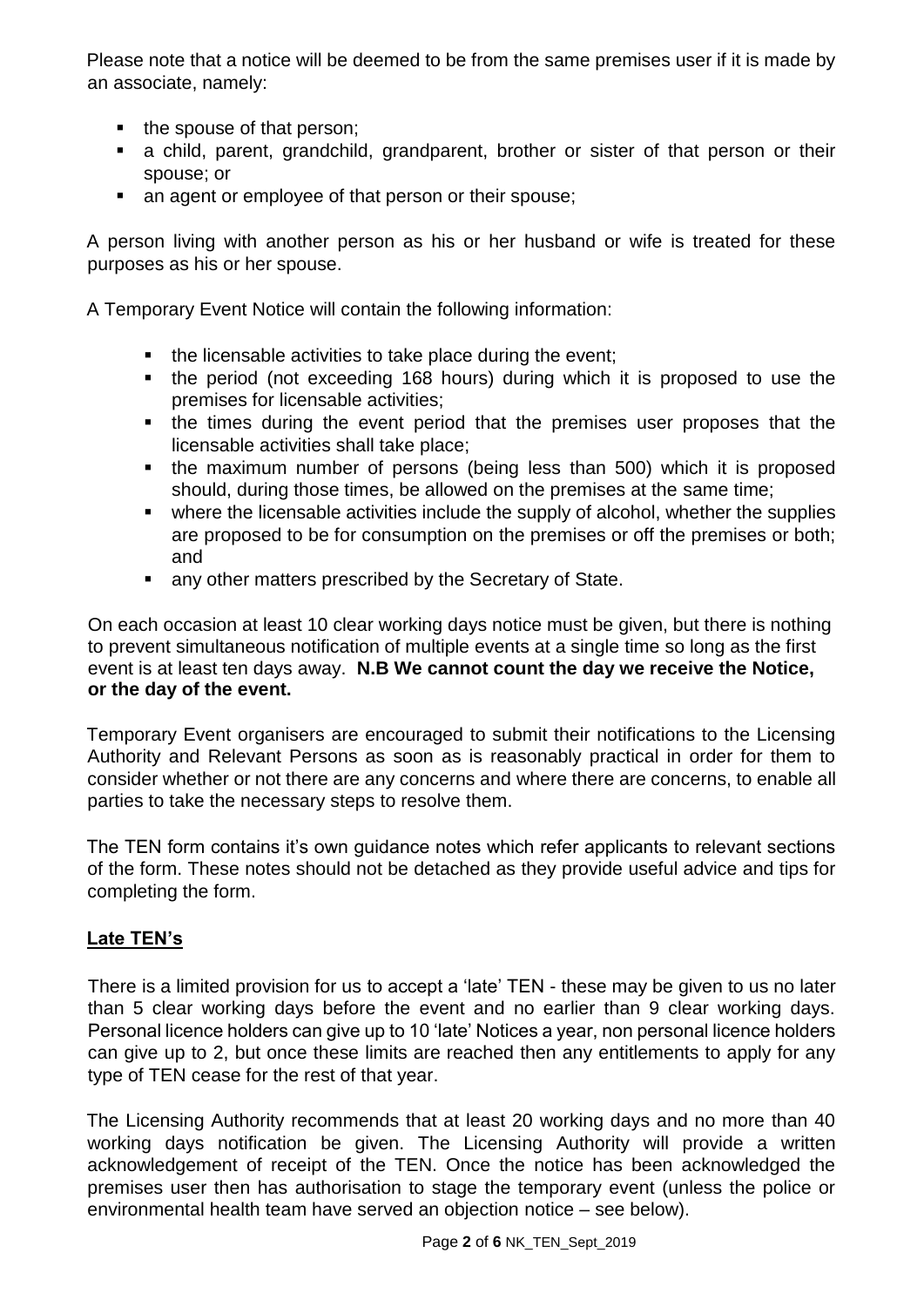## **Objections to TEN's**

When the police or environmental health team have served an objection notice a hearing will be held to determine whether or not the event may proceed.

At the hearing we may impose one or more conditions on the TEN if it is appropriate for the promotion of the licensing objectives and the conditions are already imposed on a premises licence or club premises certificate that has effect in respect of the same premises, or any part of the same premises, as the TEN.

#### **Objections to Late TEN's**

If a Relevant Person objects to a 'late' TEN then we must issue a Counter Notice which effectively prevents the event from taking place legally. There is no hearing process for this, nor is there any right of appeal.

#### **Displaying the Notice**

The premises user is under a duty to keep the acknowledged copy of the TEN (including details of any conditions added at a hearing) at the premises whenever it is being used for the licensable activity. A copy of the notice (and conditions) must be prominently displayed at the premises or kept in the custody of the licence holder or a nominated person. If this is the case, then the details of the nominated person must be prominently displayed at the premises.

## *WHAT ACTIVITIES REQUIRE A TEN?*

The "licensable activities" to which the Act refers comprise:

- The sale by retail of alcohol;
- The provision of regulated entertainment; and
- The provision of late night refreshment. ( Supplying hot food or hot drink between 11pm and 5am)

#### **Regulated entertainment** is:

- Performance of a play
- Exhibition of a film
- Indoor sporting events
- Boxing or wrestling entertainment
- Performances of live music
- Playing of recorded music
- Performances of Dance

#### **In terms of specific regulated entertainments please note that:**

• Plays: no licence is required for performances between 08:00 and 23.00 on any day, provided that the audience does not exceed 500.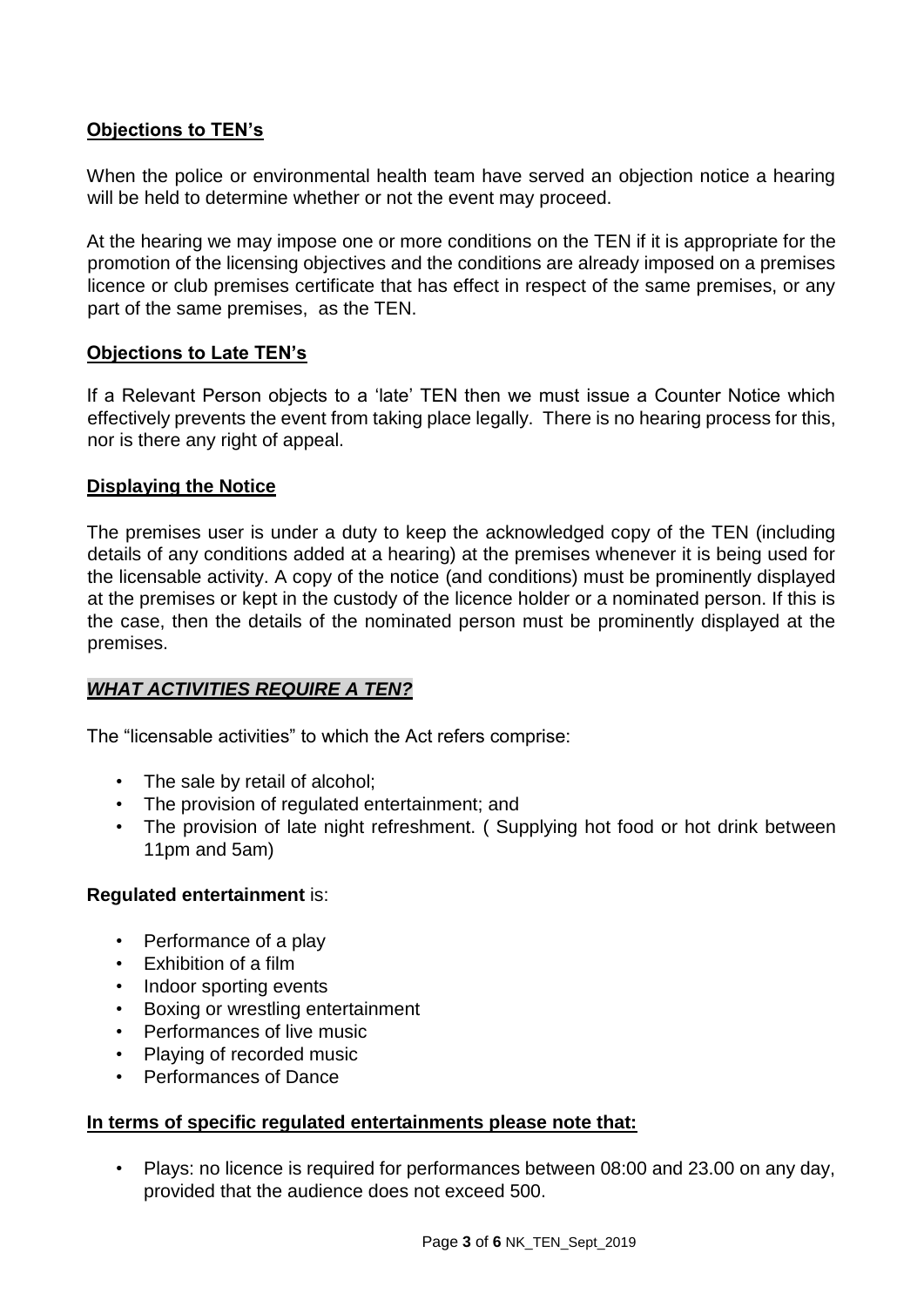- Films: no licence is required for 'not-for-profit' film exhibition held in community premises between 08.00 and 23.00 on any day provided that the audience does not exceed 500 and the organiser (a) gets consent to the screening from a person who is responsible for the premises; and (b) ensures that each such screening abides by age classification ratings.
- Indoor sporting events: no licence is required for performances between 08.00 and 23.00 on any day, provided that the audience does not exceed 1000.
- Boxing or Wrestling Entertainment: no licence is required for a contest, exhibition or display of Greco-Roman wrestling, or freestyle wrestling between 08.00 and 23.00 on any day, provided that the audience does not exceed 1000. Combined fighting sports – defined as a contest, exhibition or display which combines boxing or wrestling with one or more martial arts – are licensable as a boxing or wrestling entertainment rather than an indoor sporting event.
- Live music: no licence permission is required for:
	- $\triangleright$  a performance of unamplified live music between 08.00 and 23.00 on any day, on any premises.
	- $\geq$  a performance of amplified live music between 08.00 and 23.00 on any day on premises authorised to sell alcohol for consumption on those premises, provided that the audience does not exceed 500.
	- $\geq$  a performance of amplified live music between 08.00 and 23.00 on any day, in a workplace that is not licensed to sell alcohol on those premises, provided that the audience does not exceed 500.
	- $\geq$  a performance of amplified live music between 08.00 and 23.00 on any day, in a church hall, village hall, community hall, or other similar community premises, that is not licensed by a premises licence to sell alcohol, provided that (a) the audience does not exceed 500, and (b) the organiser gets consent for the performance from a person who is responsible for the premises.
	- $\geq$  a performance of amplified live music between 08.00 and 23.00 on any day, at the non-residential premises of (i) a local authority, or (ii) a school, or (iii) a hospital, provided that (a) the audience does not exceed 500, and (b) the organiser gets consent for the performance on the relevant premises from: (i) the local authority concerned, or (ii) the school or (iii) the health care provider for the hospital.
- Recorded Music: no licence permission is required for:
	- $\geq$  any playing of recorded music between 08.00 and 23.00 on any day on premises authorised to sell alcohol for consumption on those premises, provided that the audience does not exceed 500.
	- $\geq$  any playing of recorded music between 08.00 and 23.00 on any day, in a church hall, village hall, community hall, or other similar community premises, that is not licensed by a premises licence to sell alcohol, provided that (a) the audience does not exceed 500, and (b) the organiser gets consent for the performance from a person who is responsible for the premises.
	- $\geq$  any playing of recorded music between 08.00 and 23.00 on any day, at the non-residential premises of (i) a local authority, or (ii) a school, or (iii) a hospital, provided that (a) the audience does not exceed 500, and (b) the organiser gets consent for the performance on the relevant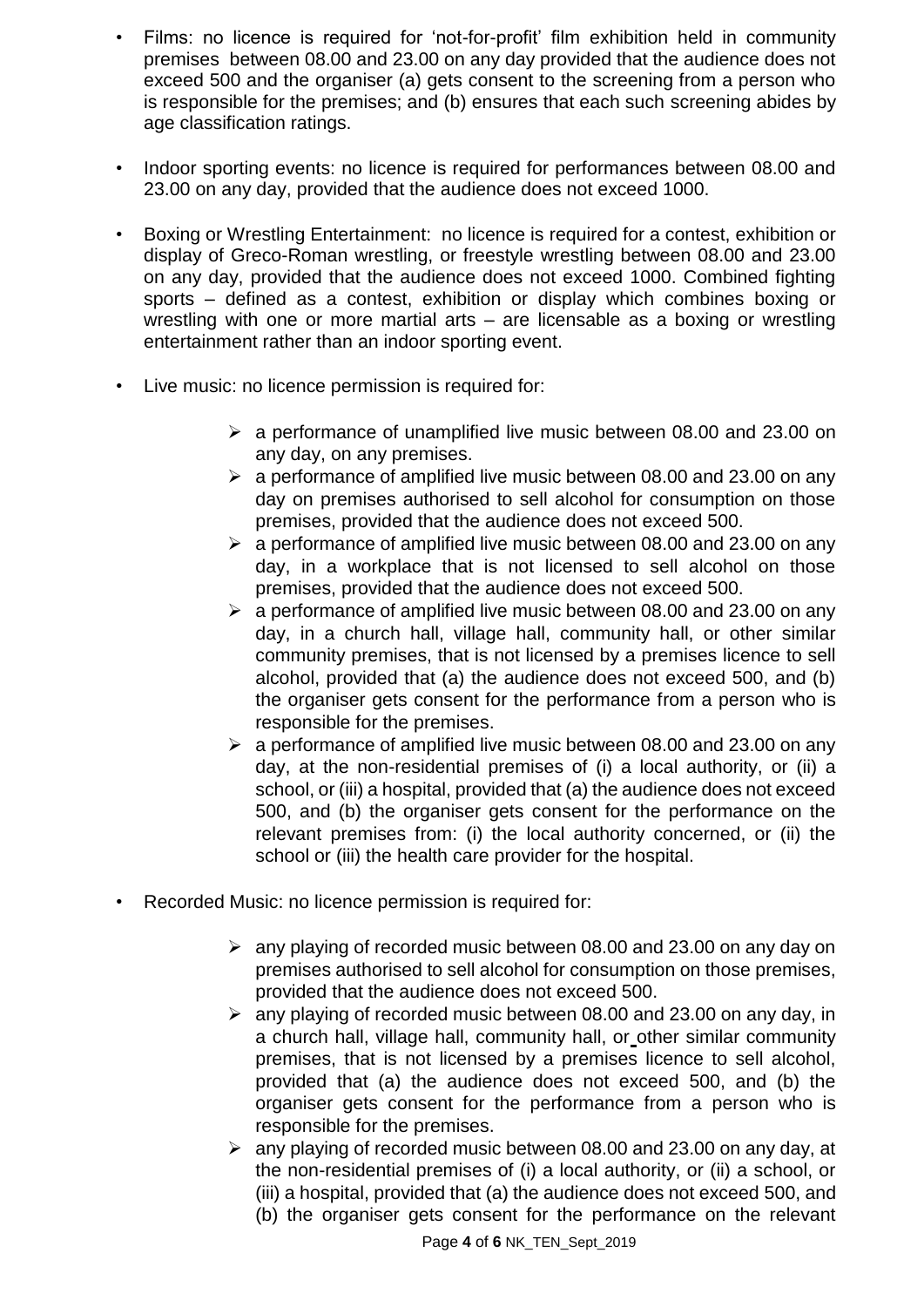premises from: (i) the local authority concerned, or (ii) the school proprietor or (iii) the health care provider for the hospital.

- Dance: no licence is required for performances between 08.00 and 23.00 on any day, provided that the audience does not exceed 500. However, a performance which amounts to adult entertainment remains licensable.
- Cross activity exemptions: no licence is required between 08.00 and 23.00 on any day, with no limit on audience size for:
	- $\triangleright$  any entertainment taking place on the premises of the local authority where the entertainment is provided by or on behalf of the local authority;
	- $\triangleright$  any entertainment taking place on the hospital premises of the health care provider where the entertainment is provided by or on behalf of the health care provider;
	- $\triangleright$  any entertainment taking place on the premises of the school where the entertainment is provided by or on behalf of the school proprietor; and
	- $\triangleright$  any entertainment (excluding films and a boxing or wrestling entertainment) taking place at a travelling circus, provided that (a) it takes place within a moveable structure that accommodates the audience, and (b) that the travelling circus has not been located on the same site for more than 28 consecutive days.

Events such as school fetes, garden fetes, bazaars etc are generally exempt from the regulations, if such events are "not promoted or held for purposes of private gain" and there is no sale of alcohol. These events are called 'exempt entertainments' by the Act

Raffles and tombolas are included in this exemption. Where **alcohol** is a prize then the following must apply for it to be exempt:

- The raffle/tombola is promoted as an incident of an exempt entertainment
- The proceeds all go to the organisation concerned
- The alcohol must be in a sealed container
- No prize should be a money prize
- The draw should be made during the exempt entertainment

**In all other cases, even for charitable purposes, any event involving licensable activities will need a Temporary Event Notice or will have to take place on premises for which a Premises Licence has been granted.** 

#### **Adult Entertainment**

Premises users are required to declare if the licensable activities at their event will include any 'relevant entertainment'. Relevant entertainment is certain types of adult entertainment including lap dancing and pole dancing. Further details are contained in the notes pages which form part of the TEN form. (Section 3 of the form and guidance Note 13)

If you are uncertain whether or not the activities you propose are licensable, you should contact the Licensing Team for further advice.